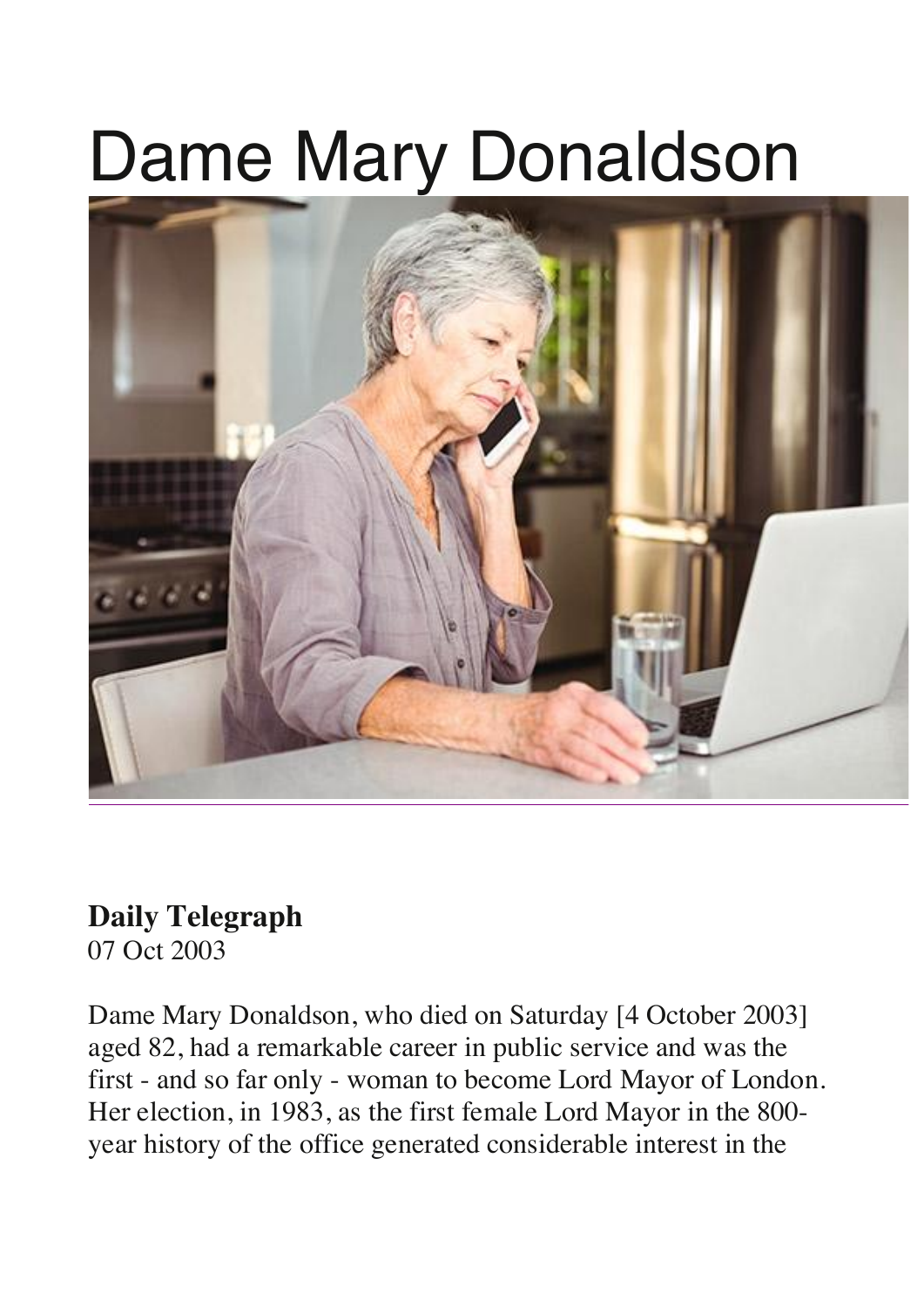media. But Mary Donaldson always disclaimed the mantle of the feminist.

"Of course there are things which men can do better than women," she remarked. "But equally, women have attributes which men can never possess. Personally, I find it difficult not to become over-involved in issues concerning people, whereas a man is more likely to be detached. But perhaps a little emotion at times is no bad thing."

She called herself "Lord Mayor", disdaining to use a feminine title. Those who incorrectly referred to her as the "Lady Mayoress" were "fined" £1, paid into a collection box for the NSPCC.

As for dress, "If I were 20 years younger and considerably slimmer I might have considered wearing knee breeches like the men . . . I hope to do better than the men who wear a suit under the robes. I'll only need a bra and slip and, when it is very hot, pop socks."

Dame Mary (she was appointed GBE in 1983) took as her theme for her year's term of office "It's people that matter". Like all Lord Mayors, it was her duty to hold banquets for visiting heads of state; among those she entertained were the Emir of Bahrain and President Mitterrand. She also travelled widely, promoting British exports.

She was born Dorothy Mary Warwick at Wickham, Hampshire, on August 29 1921; her father was an ironmonger, her mother a schoolteacher who was also the first female member of her local council. Mary later recalled: "I was taught that everything had to be earned, a lesson which has always stood me in good stead." At the age of 16 she left Portsmouth High School for Girls to spend a year in Paris teaching English; on her return to England she began training in Oxford to become a nurse. After she moved to Middlesex Hospital, London, her patients included soldiers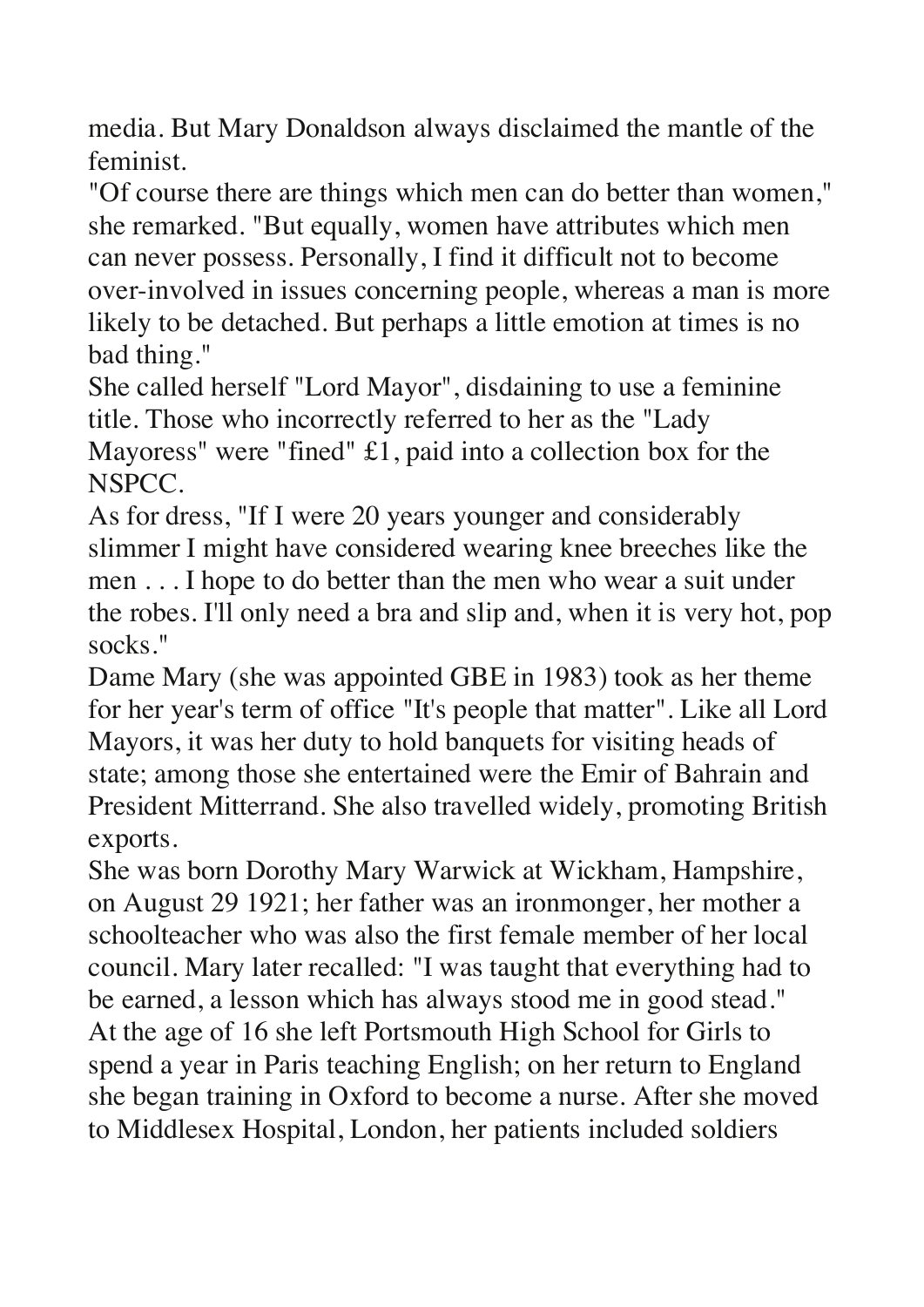returning from Dunkirk and victims of the Blitz. She also cared for burned airmen at Stoke Mandeville.

Towards the end of the war she met John Donaldson, then a lieutenant-colonel serving with the Army, and later to become Master of the Rolls. They were introduced by his mother, who was being treated in Middlesex Hospital. Donaldson took Mary to the theatre, and when they married in Hampshire on his next home leave in 1945, the bride wore a borrowed wedding dress and carried a bouquet of bronze chrysanthemums.

Mary Donaldson once said that she was "never one for playing bridge and drinking coffee"; and throughout her early married life she combined bringing up her three children with voluntary work, supporting charities such as the Red Cross. In 1960 she was appointed a JP for Inner London, serving until 1965 on the Inner London Juvenile Court Panel.

It was after her children had grown up that Mary Donaldson decided that she wished to stand for election to her local authority, which in her case was the Corporation of London. When she raised the matter in the City, however, the response was not encouraging: no woman had been elected in 800 years, although there was nothing to prevent her trying. Undaunted, she stood successfully in 1966 for the ward of Farringdon Without, which embraced her home in the Temple, thus becoming the first woman to win election to the City's Court of Common Council. In 1975 she became the first woman alderman (17 months earlier, another woman, Mrs Edwina Coven, had been elected but had then been vetoed by her fellow aldermen). Mary Donaldson went on to be the first woman Sheriff of the City of London, in 1981 and 1982, before being elected Lord Mayor in the following year. But local government was not the only arena in which Mary Donaldson chose to serve: she also had a particular interest in health and education. From 1967 to 1969 she was chairman of the Women's National Cancer Control Campaign; and she was